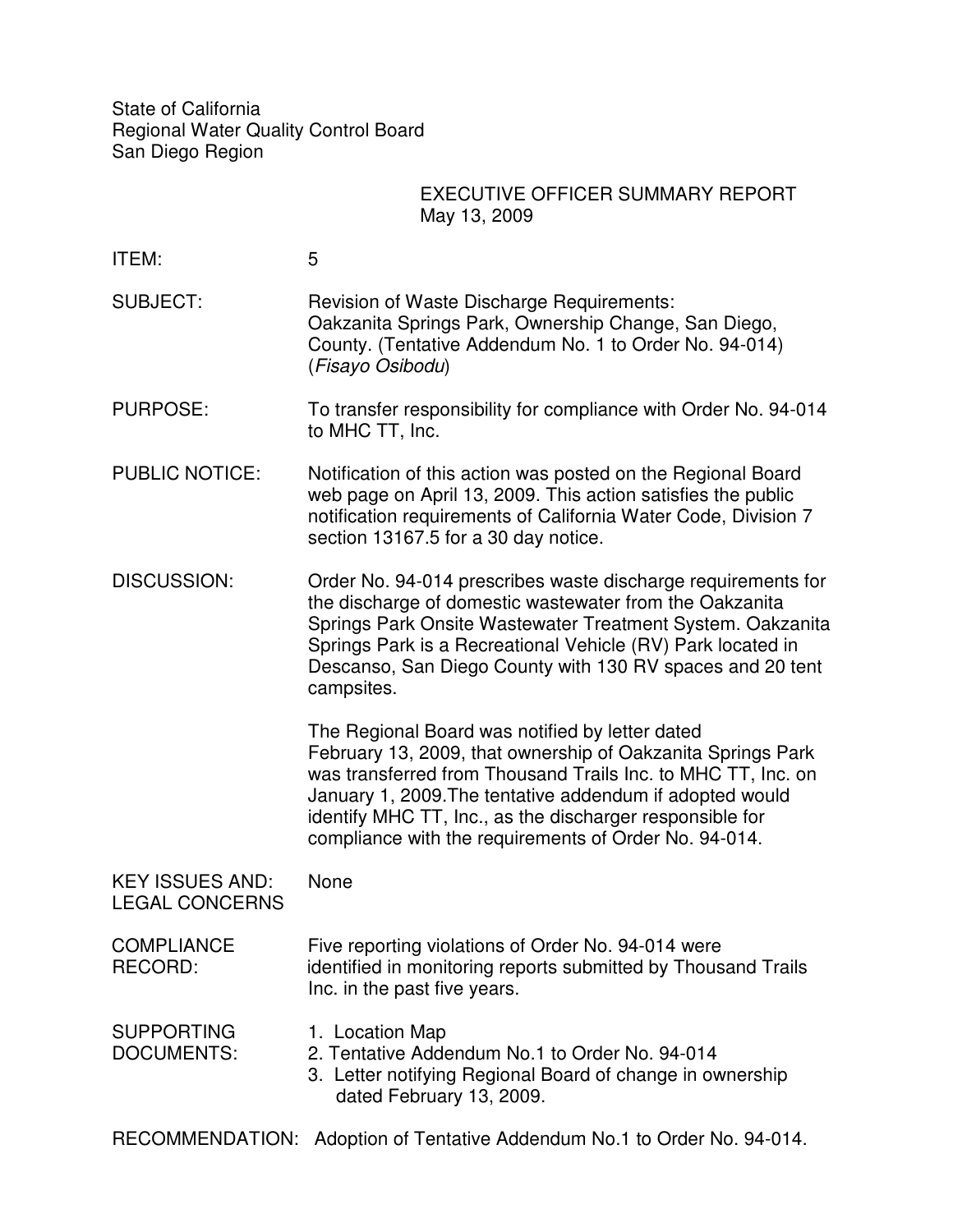## Supporting Document 1 Location Map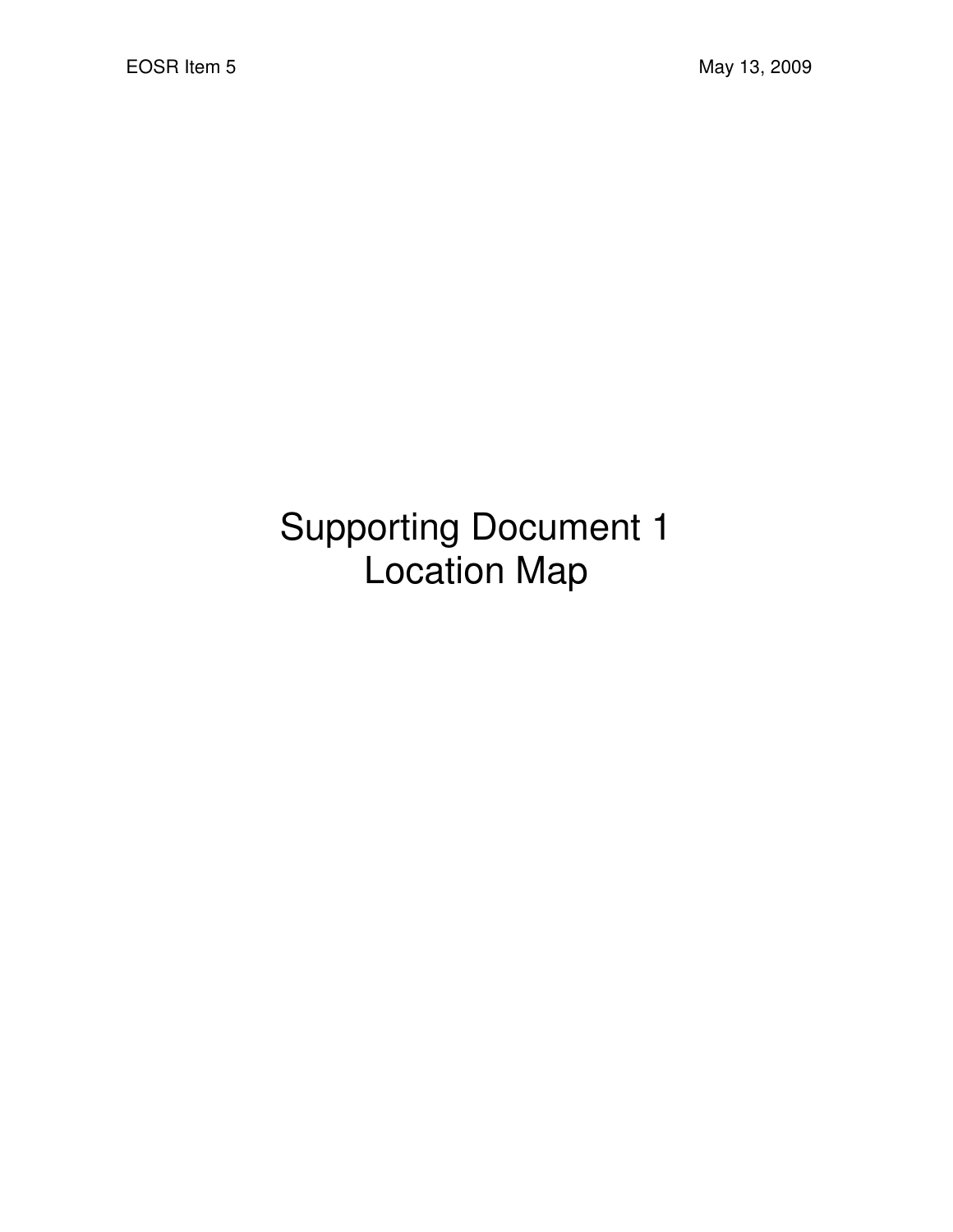## Supporting Document 2 Tentative Addendum No. 1 to Order No. 94-014